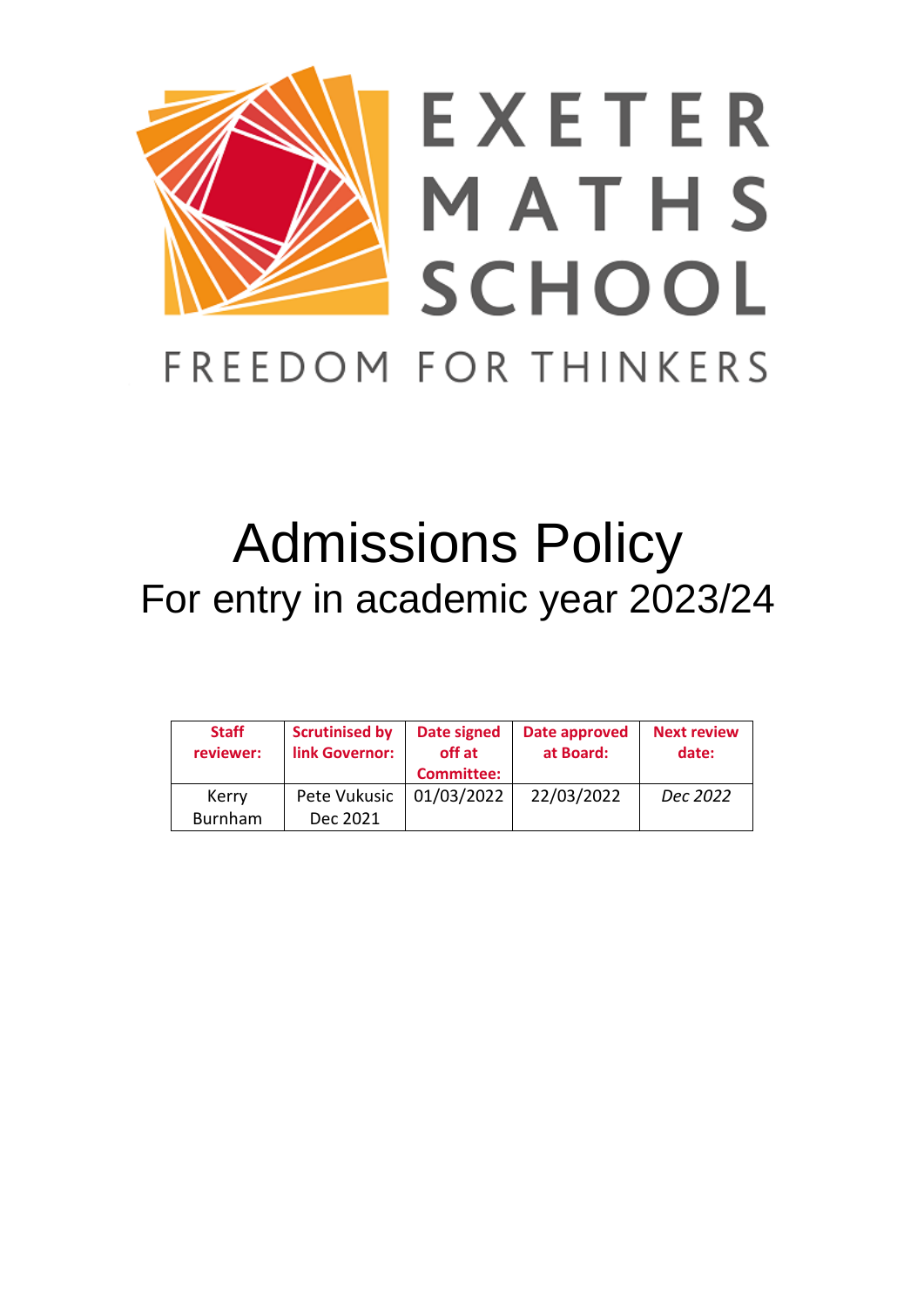# **1 Purpose**

This policy exists to ensure openness and fairness regarding admissions to the school and to ensure that the process is based entirely upon selecting the right students from a range of backgrounds and locations.

# **2 Definitions**

DfE Department for Education

SEND Special Education Needs and Disabilities

# **3 Policy**

#### **3.1 Student Catchment Area**

Places will be allocated to students living in the geographic counties of Cornwall, Devon, Dorset or Somerset. Students wishing to apply from outside of the School's catchment area will be placed on the waiting list and offered places only if they remain available once all applicants from within the catchment area, that apply by the application deadline, have been determined.

2011 census data indicates that the proportion of potential students from each county is approximately: Devon 47%, Somerset 24%, Cornwall 23% and Dorset 6%. Of the Devon population, 30% live within Exeter or Plymouth. We will aim for the allocation of places to reflect these proportions as closely as possible, with over 40% of the cohort coming from more than a 20 mile radius of Exeter and Plymouth.

Students will not, however, be selected based upon their distance from the school. To encourage an appropriate spread throughout the region, we subsidise travel and make accommodation available to those who live too far away for a daily commute. A bursary fund is available to subsidise the cost of accommodation for those that are unable to afford it.

## **3.2 Planned Admissions Number and Capacity**

Our planned admissions number for 202324 is 64 students in year 12.

Our capacity is 128 students (64 in each of year 12 and year 13).

We normally accept new admissions for year 12 only and students will not be able to access the year 13 curriculum without having completed year 12 at EMS.

## **3.3 Boarding Places**

There is provision, Monday to Thursday, of boarding for students who have to travel for more than 1 hour to get to the school. Students who may like to be considered for a boarding place should indicate this on their application form to the school.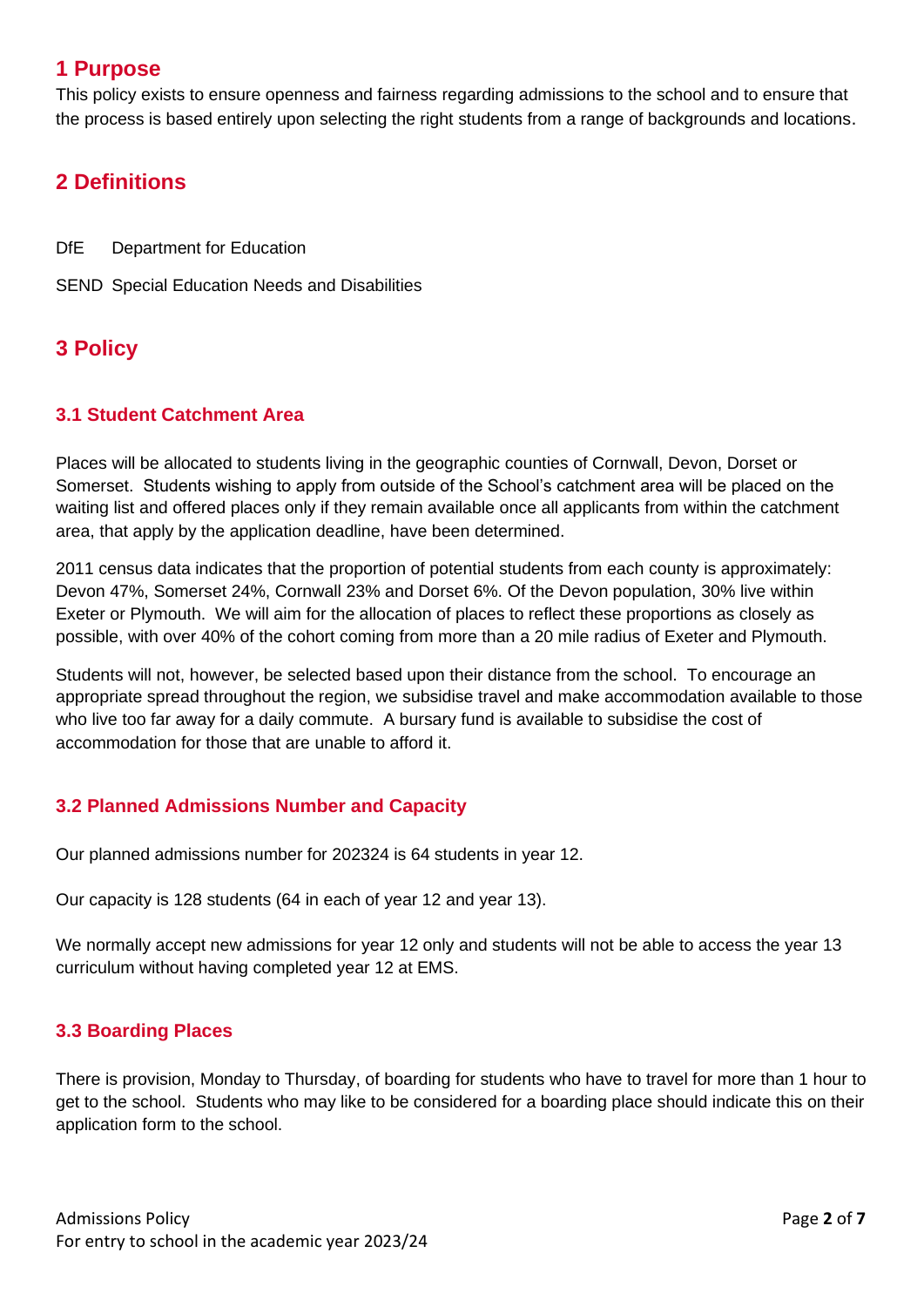Boarders pay for their accommodation. The boarding element is non-profit-making for the school. Fees for boarding are published on the school's website prior to admission. **A bursary scheme is used to enable students from all backgrounds to attend the school.**

A bursary application form, together with guidance notes for applications, is published each year.

#### **3.4 Minimum Entry Criteria**

Over 50% of the curriculum will include Mathematics and at least 75% will need mathematical principles to underpin students' learning so the entry criteria will reflect this.

Students will be expected to have as a minimum:

- 8 or 9 in GCSE Mathematics
- 8 or 9 in double or triple sciences or Computer Science (if not taking Physics) or a 7 or above in since science Physics
- 5 or above in GCSE English Language or Literature
- A total of at least six GCSEs at grade 5 or above (including those listed above)

Students will also be selected based upon the following:

- An online application form
- A satisfactory academic reference
- A face to face interview
- A mathematics-based entry examination

#### **3.5 Application Process**

Student complete an online application form during the autumn term. Within this form, they will include details of a suitable academic referee. This should be a teacher from their current school (usually their maths teacher, tutor, Head of Maths or Head of Year); home-educated students should choose a tutor or other individual who can confirm academic suitability as their referee. The application form and tutor references will be used to check that students meet the academic criteria and to test reliability and dedication by looking at attendance and effort.

All applicants are invited to take the written aptitude test, the date of which is advertised on the school website. The aptitude test will be used to ensure that there is a basic, standard, minimum level of problem solving and mathematical ability. Sample questions are published on the School's website.

Provided there is enough demand, EMS will short-list at least 90 applicants for interview. This will take the form of a mathematics lessons and a pastoral conversation. The interview will be used for further exploration of mathematical and problem-solving ability and to ensure that the student has realistic expectations in terms of workload and expected commitment as well as passion for the topic.

Conditional offers will then be made and applicants are asked to either accept or decline their place by a given date. Those who do not hold offers with either be placed in the waiting pool or are have their application declined at this stage. All offers are conditional on meeting minimum entry requirements and on proof that applicants are eligible for ESFA funding.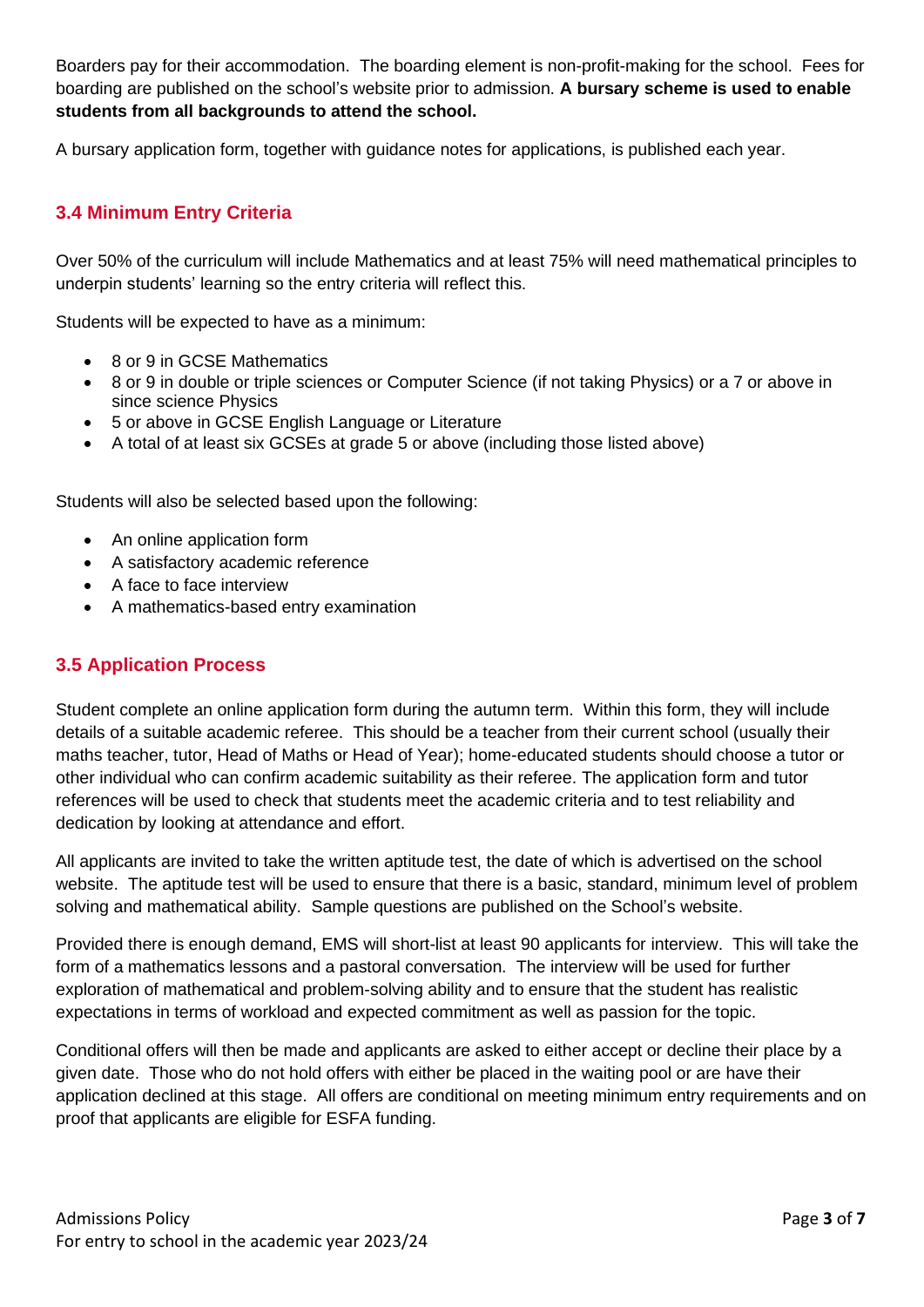Following GCSE results day, offer-holders who successfully meet their conditional offer enrol at EMS. Enrolment takes on the first working day after GCSE results day and students are expected to enrol in person to secure their place.

## **3.6 Oversubscription Criteria**

If more than 90 applicants sit the aptitude test, shortlisting will take place to select for interview. Shortlisting will be based on the pre-interview score which is a combination of the aptitude test score and widening participation score, based on the data provided at the application stage.

Following the interview, places will be determined based on a combined total of the pre-interview and postinterview score. The post-interview score will be determined by performance in the maths lessons and the answers given in interview. Thresholds will be set for selection: scores above the high threshold will result in conditional offers and scores below the low threshold will result in applicants being declined a place.

Applicants with scores which fall between the high and low threshold will have their application reviewed, taking into account the teacher reference, personal statement, pre and post interview scores and any other mitigating circumstances. Following this review, they will either be offered a place, added to the waiting pool, or declined a place.

## **3.7 Equality and Diversity**

The School, in operating admission arrangements, will do everything it reasonably can to enable every student to perform at their best, and in making acceptance decisions, will not discriminate between students on grounds of gender, disability, faith, ethnicity, or sexual preference, provided they meet the criteria for entry. EMS will encourage applications from female students through targeted marketing and recruitment, however there is no positive discrimination for girls in the admissions criteria.

EMS will admit any pupils with an Education Health Care Plan (EHCP) who meet the criteria and higher threshold in the application process. We will make all reasonable adjustments to ensure that no applicant with Special Education Needs or Disabilities (SEND) is dissuaded from applying to the school. Applicants should make EMS aware of SEND at the time of applying so that access arrangements can be put in place for the aptitude test or interview.

Students may face other barriers to taking part in the admissions process (such as high anxiety). The school will make reasonable adjustments to support such students and will make this clear on the school website. Students withdrawing from the process will be asked share their reasons and will be offered support, if appropriate, to remain in the process, before confirming their decision.

EMS is committed to widening participation and broadening access to high quality mathematics education. As such, we will target our recruitment in areas which have high levels of deprivation and in schools for which provision is currently limited, such as those without  $6<sup>th</sup>$  forms. Our pre and post interview scores take contextual information into account to enable us to identify those with the most potential to benefit from EMS.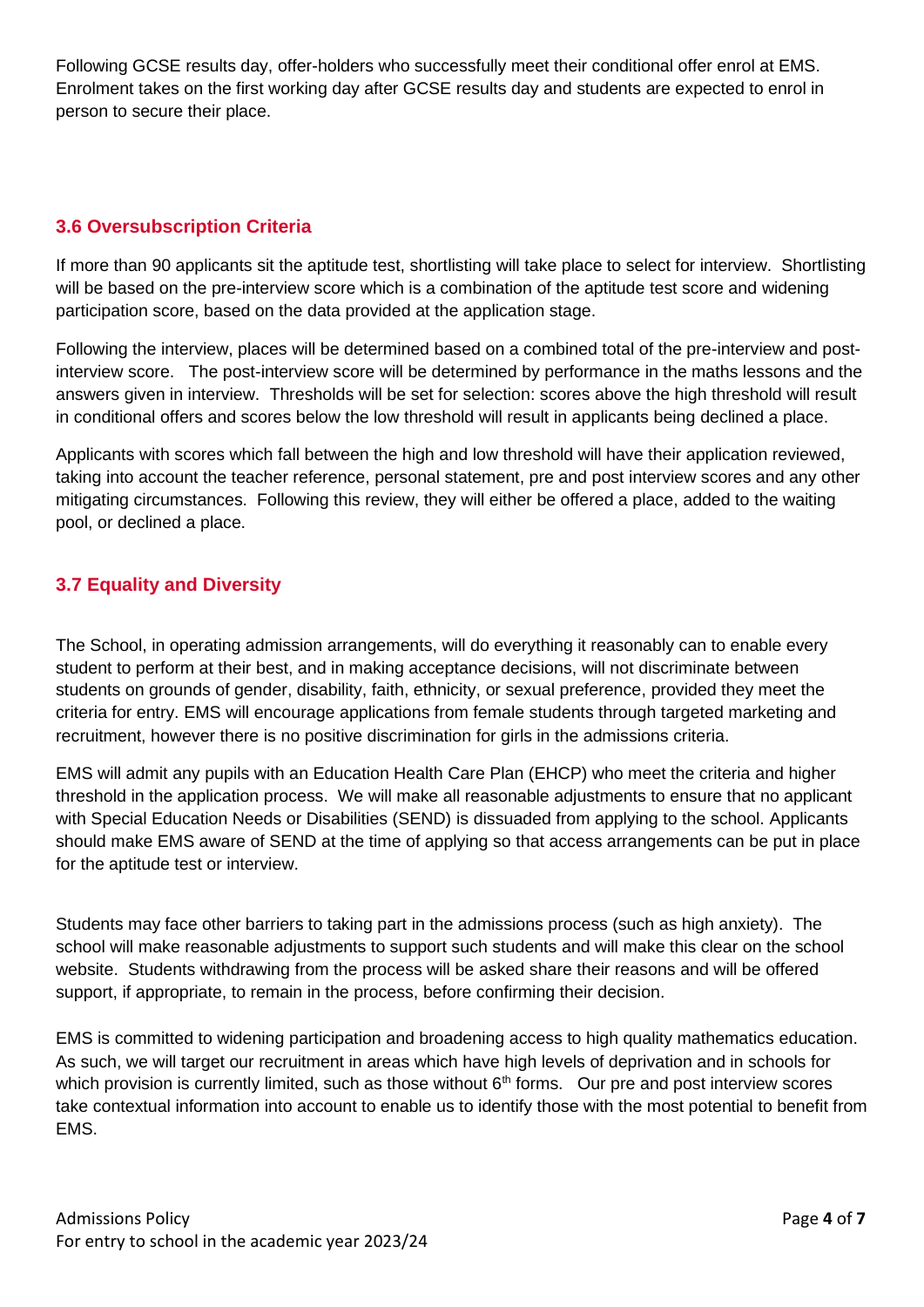# **4 Implementation**

#### **4.1 Publication of Admissions Policy**

The policy is accessible, published on the School's website and with paper copies available on request. It will be presented in such a way that stakeholders can interpret it easily. It will state explicit entry criteria, the number of places available and the application process.

The policy will be reviewed annually and will detail how many places are available for the following September's intake, the entry criteria and how to apply.

#### **4.2 Dates for Entry September 2023**

Applications for entry in Sept 2023 will be accepted for consideration from 1<sup>st</sup> September 2022.

Students must have been born between 1<sup>st</sup> September 2006 and the 31<sup>st</sup> August 2007, or born between 1<sup>st</sup> September 2007 and the 31<sup>st</sup> August 2008 and in their final year of GCSEs at their current school. In exceptional circumstances, applications will be considered from students born between 1st September 2005 and the 31<sup>st</sup> August 2006.

| <b>Time line</b>                 | <b>Application process</b>                                                      |  |
|----------------------------------|---------------------------------------------------------------------------------|--|
| September                        | Admissions information and application form published on the<br>school website. |  |
| <b>Early November</b>            | Early Application Deadline to secure a place at Entrance Test<br>workshop.      |  |
| November                         | Preparation for Entrance Test workshop.                                         |  |
| Late November/<br>early December | Application deadline for main admissions cycle.                                 |  |
| December                         | Admissions aptitude test.                                                       |  |
| January/February                 | Interviews.                                                                     |  |
| February                         | Conditional offers made.                                                        |  |
| March                            | Acceptance of place deadline.                                                   |  |
| August                           | Enrolment on the first working day after GCSE results day.                      |  |
| September                        | Lessons begin.                                                                  |  |

## **4.3 Waiting Pool**

We will keep a waiting pool of candidates and allocate places prioritised by the over-subscription criteria.

Places may still be offered up to the October half term, though it is recognised that additional pastoral care and academic support will be needed to help these students settle in and catch up.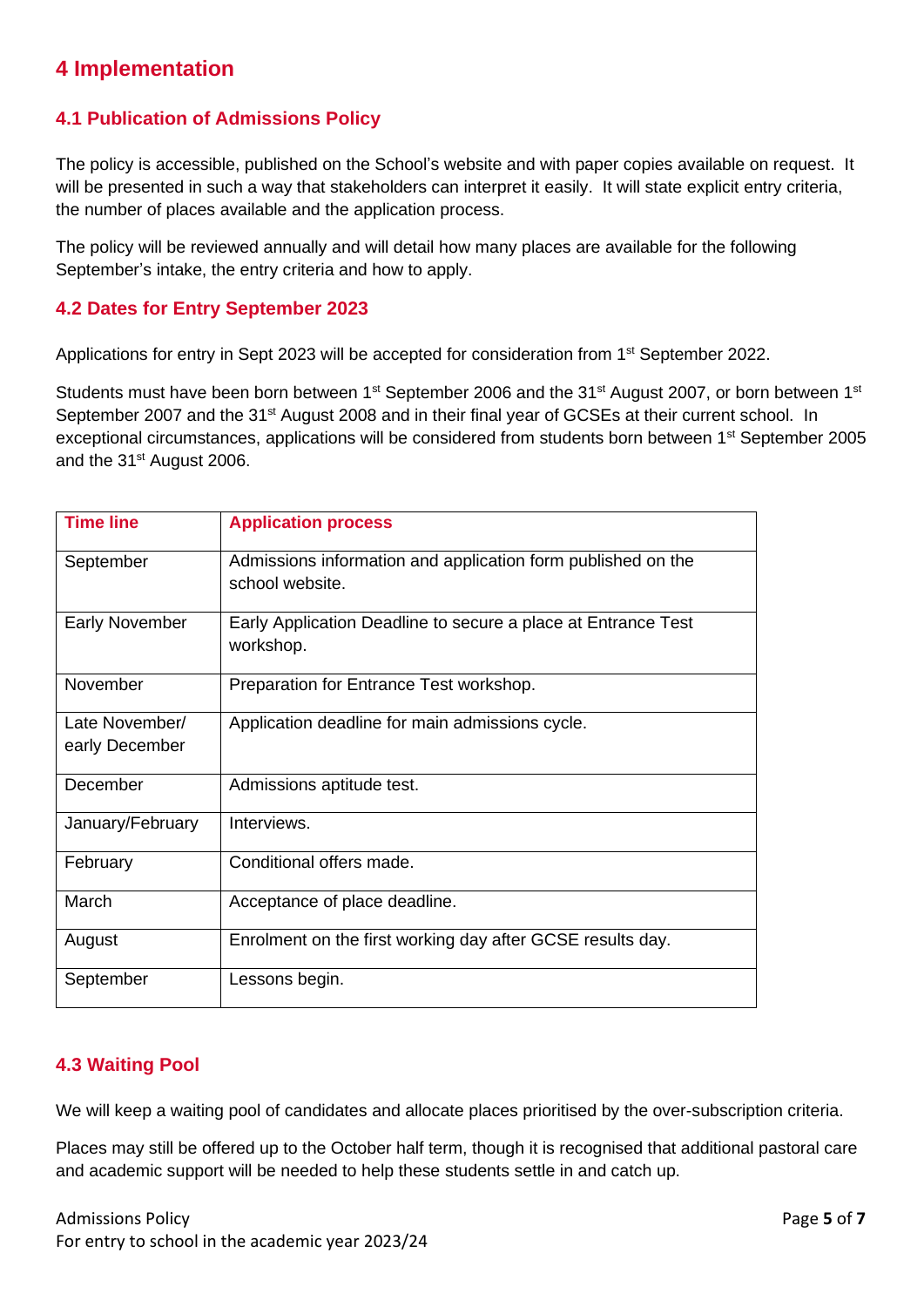## **4.4 Late Applications**

Applications received after application deadline for the main admissions cycle will be considered alongside other applicants only if places remain at that stage of the process.

They will otherwise be added to the school's waiting pool, alongside applications received from outside of the catchment area.

#### **4.5 Appeals**

Students will be offered places by March 2023. Those not offered a place will have the right to appeal.

Appeals should be made in writing by the end of April 2023 and will be heard by an Appeals Committee drawn from the school's governing body.

## **5 Associated Documentation**

- Means-tested Bursary for Boarding Policy
- Equality and Diversity Policy

## **6 Monitoring, Review and Evaluation**

This policy will be reviewed annually by the Headteacher and Governing body.

## **7 Equality analysis**

Please use the 'equality analysis procedure' to guide you to complete the text boxes below, expanding them as you wish. If this is a review - please add date and make any amendments if required.

*01/12/21*

**7.1. Is your policy equality- relevant? If yes, please list which groups of people will be affected by this policy.** 

YES – the policy must ensure that all groups are able to access the school without discrimination.

**7.2. How have you involved people from minority groups who may be affected by this policy?** 

In the autumn term of 2020 we conducted a thorough review of our admission process and policy, seeking feedback from staff of schools within our catchment area, our current students and parents and potential future applicants and their parents. We included students with SEND and those from all backgrounds (but did not separate out the responses according to protected characteristics).

**7.3. What evidence have you considered?** List any sources of data and research you have used. This can include college or national monitoring data, surveys, reports, consultations, focus groups, pilots, evaluations. Describe any ongoing data collection or plans for future research. The responses in questionnaires and interviews from the process outlined in 7.2 were used to inform our practice. We particularly asked if there was anything about the process or how we present it that might put-off applicants and whether EMS was considered to be a school which is suitable for those of all backgrounds (who love maths). We also received feedback from home-schoolers. As a result of this we have improved the information on our website. We track our admissions data yearly to look for patterns and use census data to to benchmark our own.

Admissions Policy Page **6** of **7**